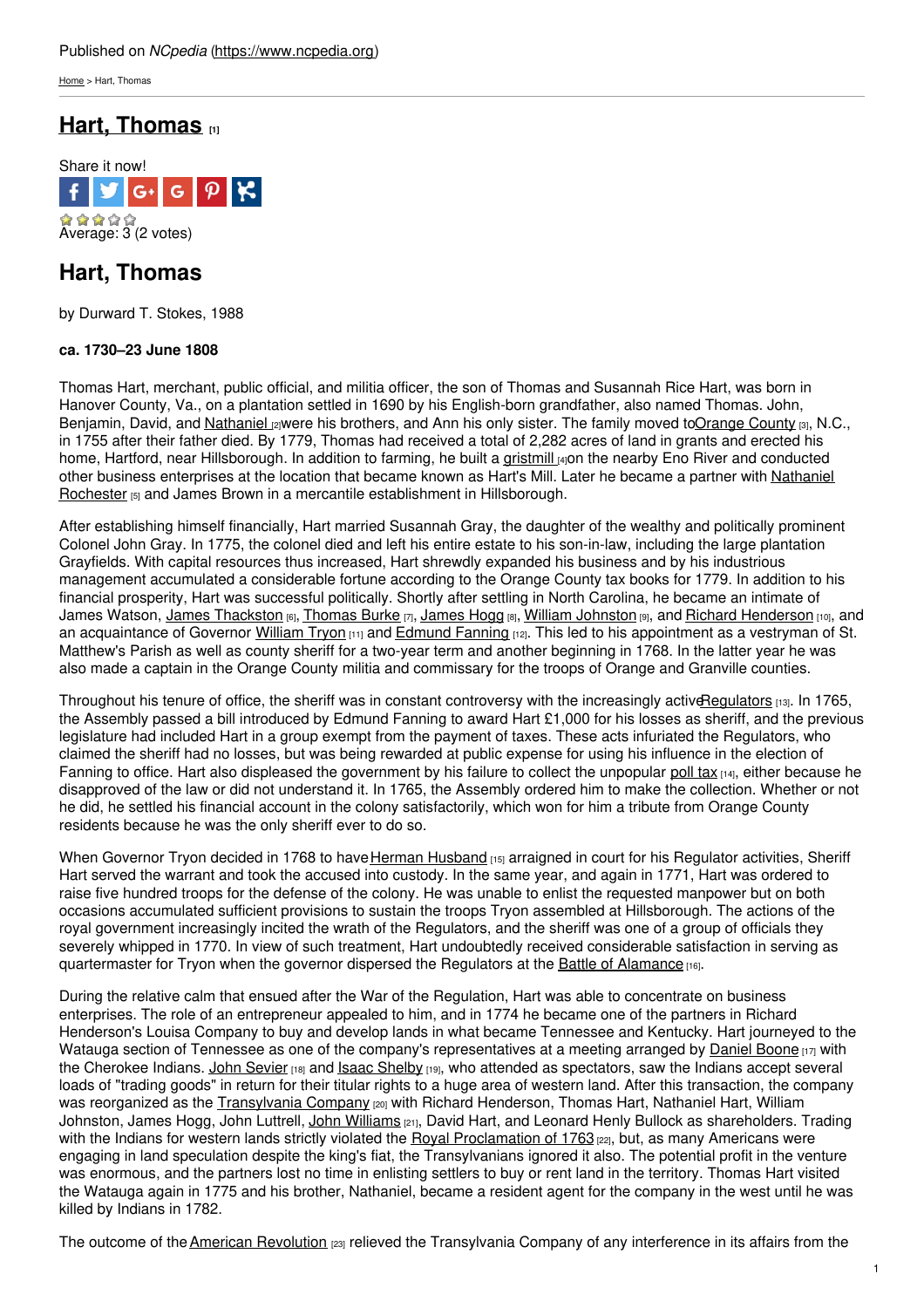British government but presented a new dilemma because the states of North Carolina and Virginia claimed Tennessee and Kentucky, respectively, as part of their territory. The partners determined to establish their claim to the western land if possible and years of litigation followed. The final decision rendered that the company's purchase was illegal but a tract was awarded the partners to recompense them for the expenses incurred in the transaction. Hart traded part of his share for land in Kentucky and eventually settled on it.

After the War of the Regulation, Hart continued to fill an important role in political affairs, serving as a juror; member of a commission to build a new jail in Hillsborough; member of the colonial Assembly from Orange County in 1773; and then representative in the First, Second, and Third Provincial [congresses](https://www.ncpedia.org/provincial-congresses) [24]. When the Revolution began, he was appointed commissary for the Sixth North Carolina Regiment with the rank of colonel. In addition, he was elected a senator in the North Carolina General Assembly for the 1777 session where he became involved in the work of so many committees that he resigned his military commission in order to attend to them.

Although Hart, with many others, could not condone the violent tactics of the Regulators, he felt no compunction in becoming an ardent patriot in the American Revolution when independence was formally declared. In doing so, he incurred the hatred of the loyal Tories who unleashed their persecutions when Lord Cornwallis approached Hillsborough with the British Army. Concerned for the safety of his wife and several daughters, Hart removed to Hagerstown, Md., accompanied by Nathaniel Rochester, one of his former business partners. Shortly after his departure the Battle of Hart's Mill was fought on his property, which the British occupied.

Hart and Rochester built a mill and a nail and rope factory, both of which prospered. The colonel gradually disposed of his North Carolina property and never returned to the state. He sold his homeplace, Hartford, to Jesse Benton, husband of his niece, Nancy, and father of [Thomas](https://www.ncpedia.org/biography/benton-thomas-hart) Hart Benton [25]. As the purchaser died before paying for the place, Hart became the mortgagee of the property through a friendly lawsuit and allowed the widow and her family to continue to live there. The mortage was never fully redeemed, which apparently caused no ill will as Hart left the Bentons an additional tract of land when he died.

In 1794, Hart moved to Lexington, Ky., where he resided for the remainder of his life. He built up his rope and hemp business into a highly profitable commercial enterprise and engaged in various forms of trade and investment. Due to his affluence, pleasing personality, and shrewd mind, Hart soon became one of the most prominent men in Kentucky. His daughter, Ann (Nancy), married James Brown who had engaged in business with the colonel and Rochester back in Hillsborough, and who later became the U.S. minister to France. Another daughter, Lucretia, born after the Harts left North Carolina, married Henry Clay. A niece married Isaac Shelby, and the other members of the family made marital connections in influential circles.

In Maryland, Hart was a communicant of All Saints' Parish (later renamed St. John's), of the Protestant Episcopal church. In Kentucky, he joined an Episcopal society which eventually became Christ Church in Lexington. He was buried in the Old Episcopal Graveyard in that city. No portrait of Hart has been found.

### **References:**

Walter Clark, ed., *State Records of North Carolina*, vols. 11, 16, 24 (1895, 1899, 1905).

Lyman Copeland Draper Letters (Kentucky Historical Society, Frankfort).

William S. Lester, *The Transylvania Colony* (1935).

Frank Nash, *Hillsboro: Colonial and Revolutionary* (1953).

Records of Orange County (Offices, Register of Deeds and Clerk of Courts, County Courthouse, Hillsborough).

William L. Saunders, ed., *Colonial Records of North Carolina*, vols. 7, 8 (1890).

Durward T. Stokes, "Thomas Hart in North Carolina,"*North Carolina Historical Review* 41 (1964).

#### **Additional Resources:**

"CSR Documents by Hart, Thomas, d. 1808." Colonial and State Records of North Carolina. Documenting the American South, University of North Carolina at Chapel Hill. <https://docsouth.unc.edu/csr/index.html/creators/csr10499> [26] (accessed April 2, 2014).

Thomas Hart papers, 1767-1831, 1M52W111, Special Collections, University of Kentucky. <http://exploreuk.uky.edu/catalog/xt7tqj77td71/guide> [27] (accessed April 2, 2014).

*Historical collections of the Joseph Habersham chapter, Daughters American revolution, Volume 2.*Atlanta, Ga.: Blosser Printing Co. 1902. 381. <http://books.google.com/books?id=iaRZAAAAYAAJ&pg=PA381#v=onepage&q&f=false> [28] (accessed April 2, 2014).

**Subjects:** [Biographies](https://www.ncpedia.org/category/subjects/biography-term) [29] Military [personnel](https://www.ncpedia.org/category/subjects/soldiers) [30]